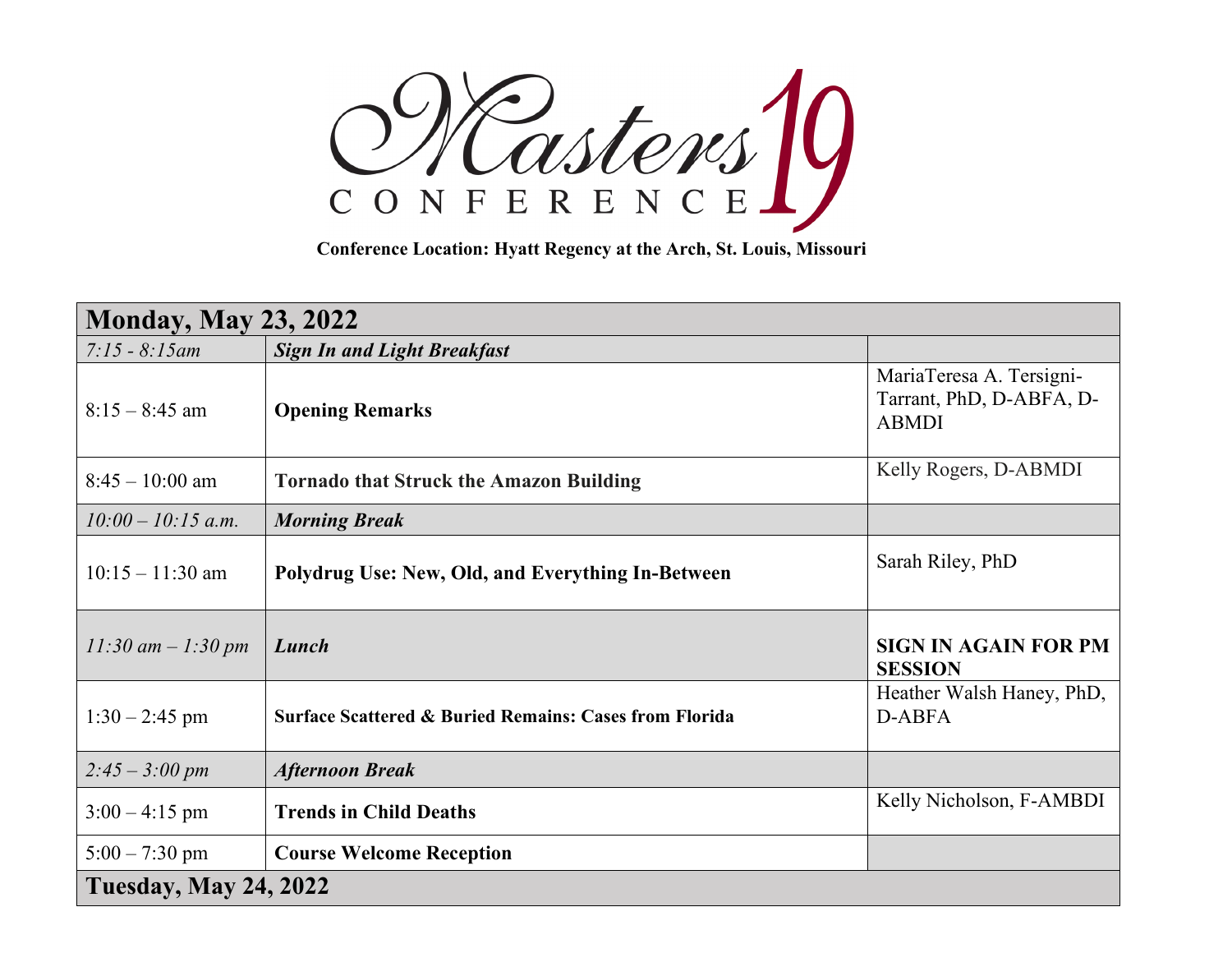| $7:45 - 8:45$ am         | <b>SIGN IN and Light Breakfast</b>                                                                           |                                               |  |
|--------------------------|--------------------------------------------------------------------------------------------------------------|-----------------------------------------------|--|
| $8:45 - 10:00$ am        | The Rapidly Evolving World of Forensic DNA Analysis                                                          | Erik Hall                                     |  |
| $10:00 - 10:15$ am       | <b>Morning Break</b>                                                                                         |                                               |  |
| $10:15 - 11:30$ am       | <b>Forensic Services Unit, NCMEC</b><br>(Virtual Live Stream Presentation In Meeting Room with Q and A)      | Carol Schweitzer                              |  |
| $11:30$ am $-1:30$ pm    | Lunch                                                                                                        | <b>SIGN IN AGAIN FOR PM</b><br><b>SESSION</b> |  |
| $1:30 - 2:45$ pm         | <b>NCMEC Landfill Searches</b>                                                                               | Dave Wurtz                                    |  |
| $2:45 - 3:00 \text{ pm}$ | <b>Afternoon Break</b>                                                                                       |                                               |  |
| $3:00 - 4:15$ pm         | <b>Investigation and Postmortem Evaluation of Fetal Death</b>                                                | Lora Darrisaw, MD                             |  |
| Wednesday, May 25, 2022  |                                                                                                              |                                               |  |
| $7:45 - 8:45$ am         | <b>SIGN IN and Light Breakfast</b>                                                                           |                                               |  |
| $8:45 - 10:00$ am        | The National Missing and Unidentified Persons System                                                         | Kat Pope, MA, D-ABMDI                         |  |
| $10:00 - 10:15$ a.m.     | <b>Morning Break</b>                                                                                         |                                               |  |
| $10:15 - 11:30$ am       | <b>NamUS Aided Identifications in Cold Cases</b>                                                             | Tara Rick, F-ABMDI                            |  |
| $11:30$ am $-1:30$ pm    | Lunch                                                                                                        | <b>SIGN IN AGAIN FOR PM</b><br><b>SESSION</b> |  |
| $1:30 - 2:45$ pm         | <b>Forensic Genetic Genealogy in Investigations of Homicidal Violence</b><br><b>Against Minority Victims</b> | <b>Anthony Redgrave</b>                       |  |
| $2:45 - 3:00 \text{ pm}$ | <b>Afternoon Break</b>                                                                                       |                                               |  |
| $3:00 - 4:15$ pm         | Use of Forensic Anthropology in Cases of Gender Diverse<br><b>Decedents</b>                                  | Amy Michael, PhD                              |  |